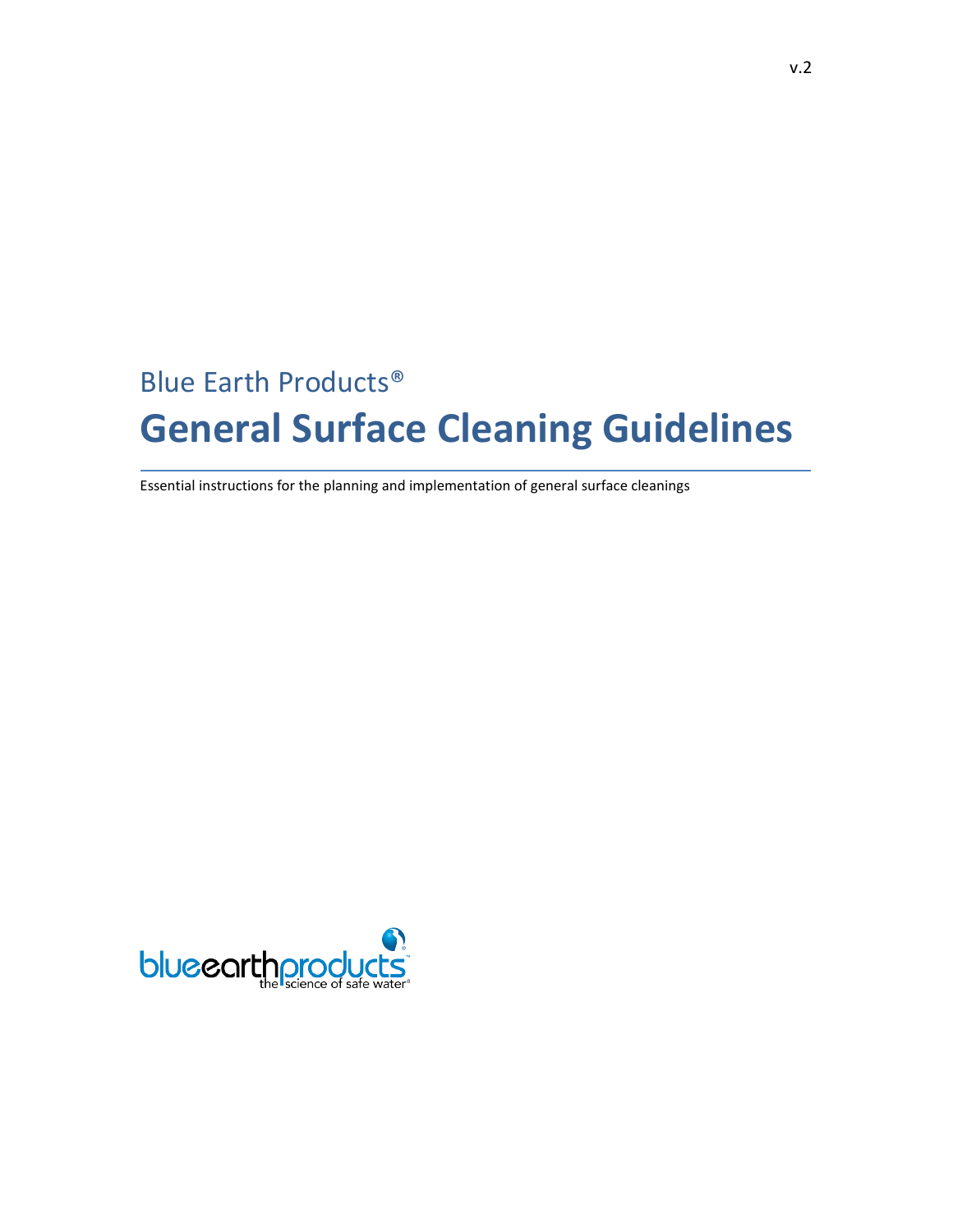

#### **Table of Contents**

#### **Note:**

The procedures described within this guideline and the attachments are proprietary and may be subject to one or more copyrights, patents or pending patent applications.

Blue Earth Products® is not liable for the improper use of the information contained in this manual. This manual is intended to be used as a supplement to Blue Earth Products training.

Copyright 2018 Blue Earth Products LLC. All rights reserved Updated March 7, 2018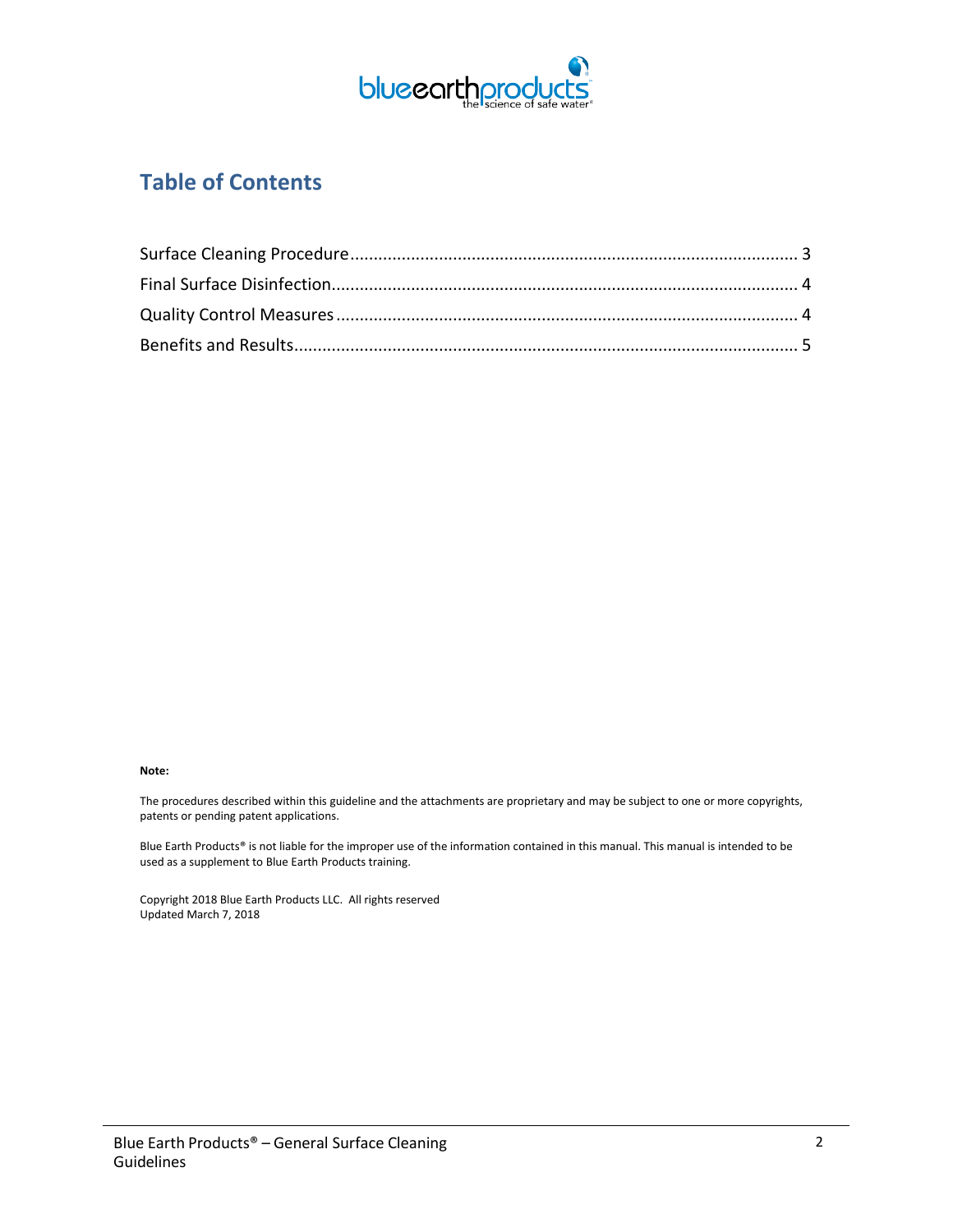

## **Surface Cleaning Procedure**

- 1. See "Quality Control Measures" for some quality control suggestions.
- 2. Mix cleaning chemistry of choice [CSR Plus**®**, CSR Plus LF, Top Ultra**®**, Floran**®** Biogrowth Remover, Floran**®** Biodegreaser] as directed by your Blue Earth Products representative, with Floran**®** Catalyst at a 10:1 ratio
	- Only mix one container at a time.
	- Use the entire mixed amount even if the tank looks clean. **[IMPORTANT: CLEANERS THAT HAVE BEEN MIXED WITH FLORAN CATALYST MUST NEVER BE RECLOSED]**
	- If Floran Biodegreaser™ is used; it must be applied prior to application of acid based cleaner of choice.
- 3. Spray surfaces, use jet nozzle for difficult to reach areas. Allow solution to react for 1-10 minutes before rinsing off – foaming is common. Repeat as needed for heavily contaminated areas. [NOTE: Do not let foam and solution dry on tank surfaces. Use a test patch when treating bare metal surfaces such as stainless steel or aluminum. When applying to bare metal always rinse as quickly as possible]
- 4. Flush surface with rinse water.
- 5. If final disinfection is required, perform per AWWA Standard and state regulatory requirements.
- 6. Clean up site and bring equipment back online as needed.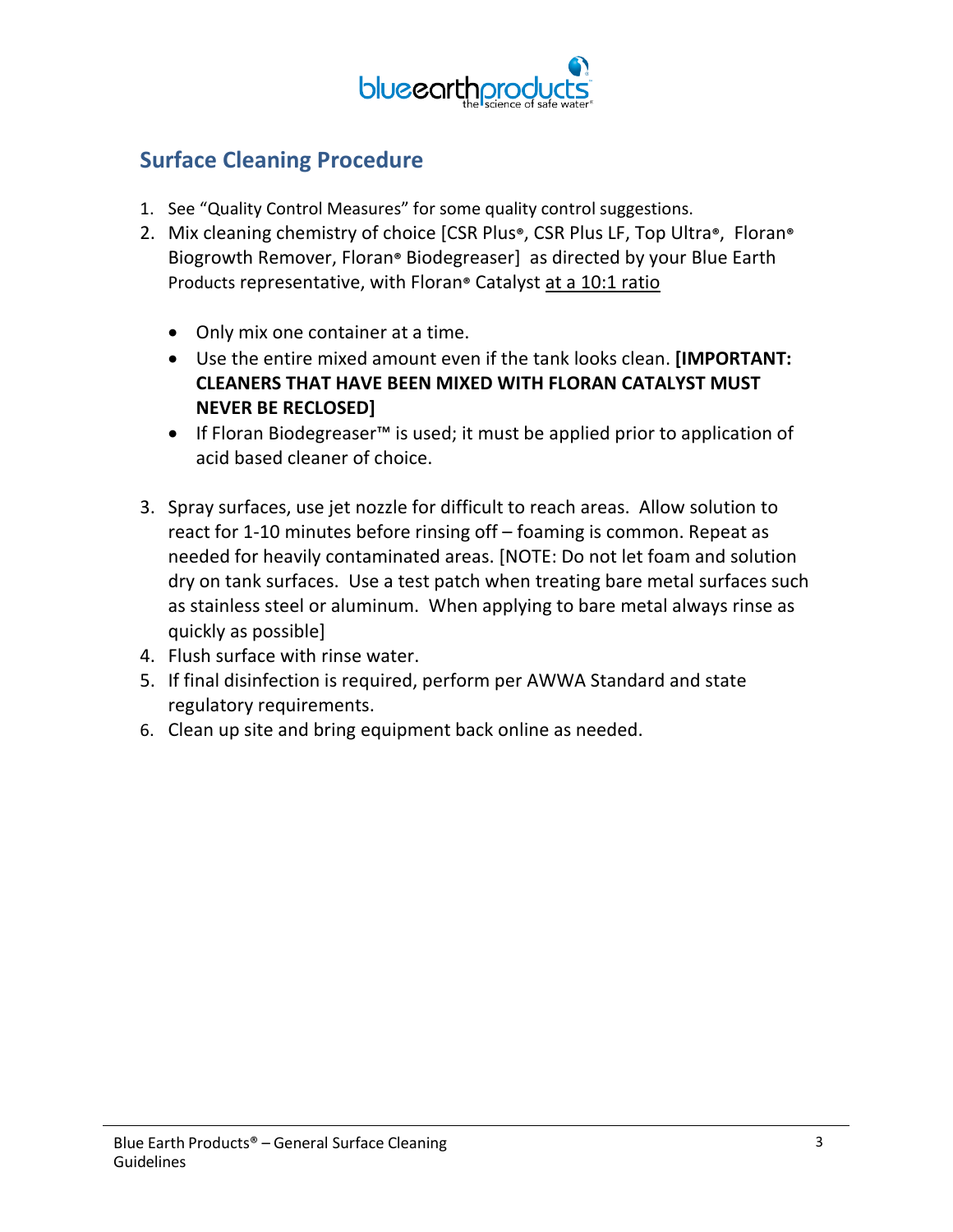

## **Final Surface Disinfection**

#### **Disinfection according to AWWA Standard C 652‐92**

- 1. Prepare a chlorine solution of at least 200 ppm free chlorine. This is equal to 1 cup of 10% (available chlorine) NSF Standard 60 bleach in 15 gallons of water. Bleach (same as sodium hypochlorite solution) can be obtained in different strengths. Make sure to adjust bleach dosage to strength (e.g. double the dosage for 5% bleach).
- 2. Spray the mixture onto every surface that comes into contact with water.
- 3. The surface should sit empty for 30 minutes before use.
- 4. Sample and report Bacteria Testing (BacT) as required by regulatory agencies.

#### **Quality Control Measures**

- 1. Take photos of the surface before and after treatment.
- 2. Determine chlorine demand of surface before and after cleaning.
- 3. Compare water quality data upstream and downstream of surface before and after cleaning.
- 4. Perform complete laboratory analysis of rinsate and solids.